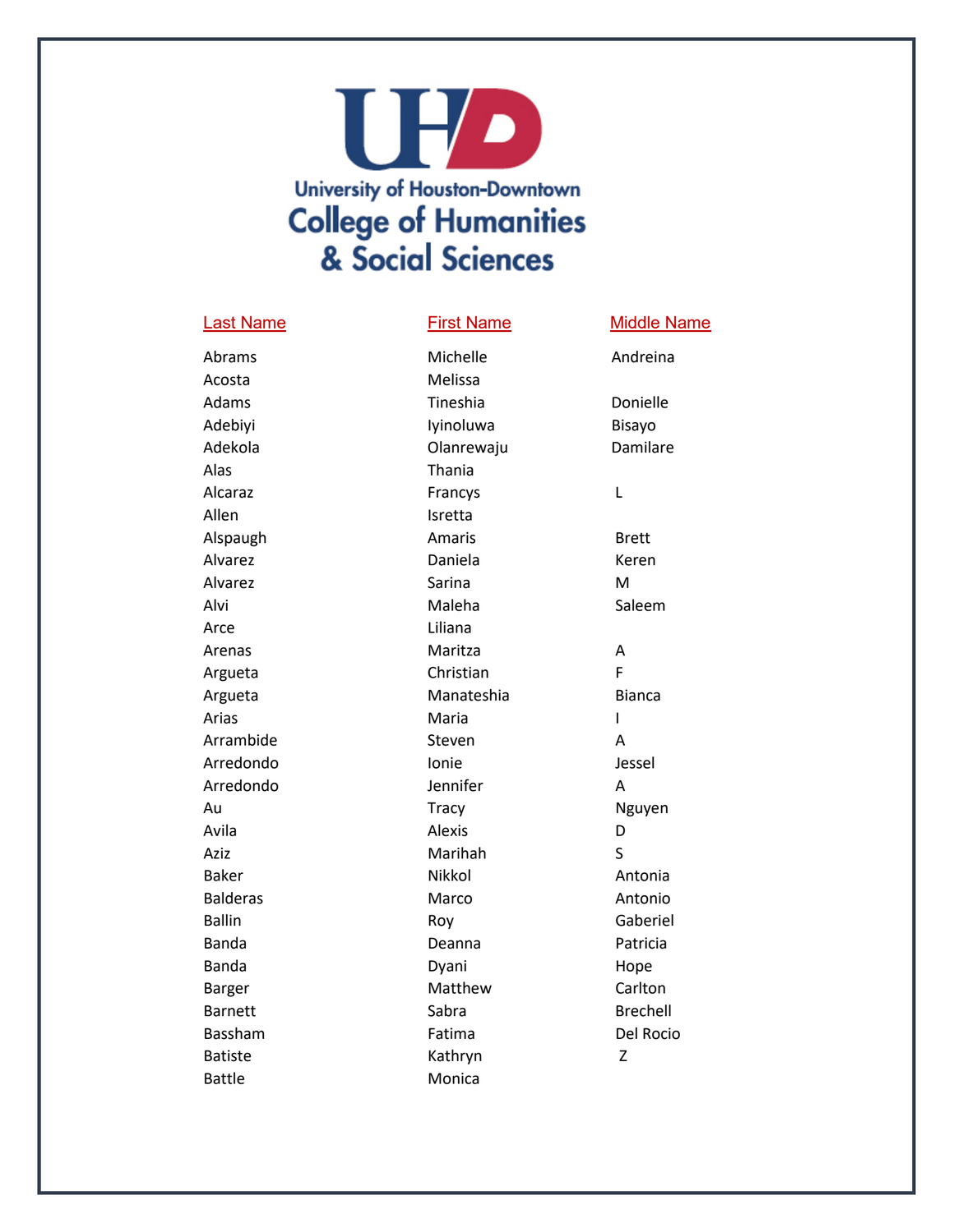| <b>Last Name</b> | <b>First Name</b> | <b>Middle Name</b> |  |
|------------------|-------------------|--------------------|--|
| <b>Baulch</b>    | Christopher       | L                  |  |
| <b>Bautista</b>  | Carolina          | Villa              |  |
| Baylor           | Gregory           | James              |  |
| Beauchemin       | Natalie           | Lauren             |  |
| <b>Beavers</b>   | Latonya           |                    |  |
| Becerra          | Sydney            | $\mathsf C$        |  |
| Bell             | Akilah            | Cheryce            |  |
| Benitez          | Alicia            |                    |  |
| Bernal           | Gabriela          | <b>lvette</b>      |  |
| Berry            | Micheal           | T                  |  |
| <b>Bilal</b>     | Amna              |                    |  |
| Blacknall        | Texana            | Esperanza          |  |
| Blanco           | Melissa           |                    |  |
| <b>Boston</b>    | Mennette          |                    |  |
| <b>Bouser</b>    | Ariel             |                    |  |
| Boyd             | Emily             | Sue                |  |
| <b>Brewer</b>    | Kalliope          | Morrigan           |  |
| <b>Brokaw</b>    | Joshua            | Morgan             |  |
| <b>Brown</b>     | Danielle          |                    |  |
| <b>Bryant</b>    | Richlyn           | Shanay             |  |
| <b>Burr</b>      | Shelly            |                    |  |
| <b>Busby</b>     | Lysabeth          | Ann                |  |
| <b>Busby</b>     | Nicole            | Marie              |  |
| Cabrera          | Kimberly          |                    |  |
| Cantu            | Ceara             | Nicole             |  |
| Carbajo          | Daniela           |                    |  |
| Cardenas         | Vanessa           | Marie              |  |
| Carmona          | Serrano           | Viridiana          |  |
| Carpenter        | Megan             | Nicole             |  |
| Carrington       | Adrienne          | D                  |  |
| Carter           | Hailey            | Elizabeth          |  |
| Castillo         | Jasmine           |                    |  |
| Castro Iglesias  | Jennifer          | ${\sf P}$          |  |
| Cera             | Diana             | Paola              |  |
| Chandler         | Christy           | К                  |  |
| Chassman         | Nancy             |                    |  |
| Cheramie         | Daniel            | Padraig            |  |
| Christiansen     | Emily             | Jane               |  |
| Ciotti           | Augustus          | W                  |  |
| Clough           | Reagan            | Katherine          |  |
| Cofield          | Kayla             | Rene               |  |
| Cohee            | Jamie             | Collette           |  |
| Colchado         | Victoria          |                    |  |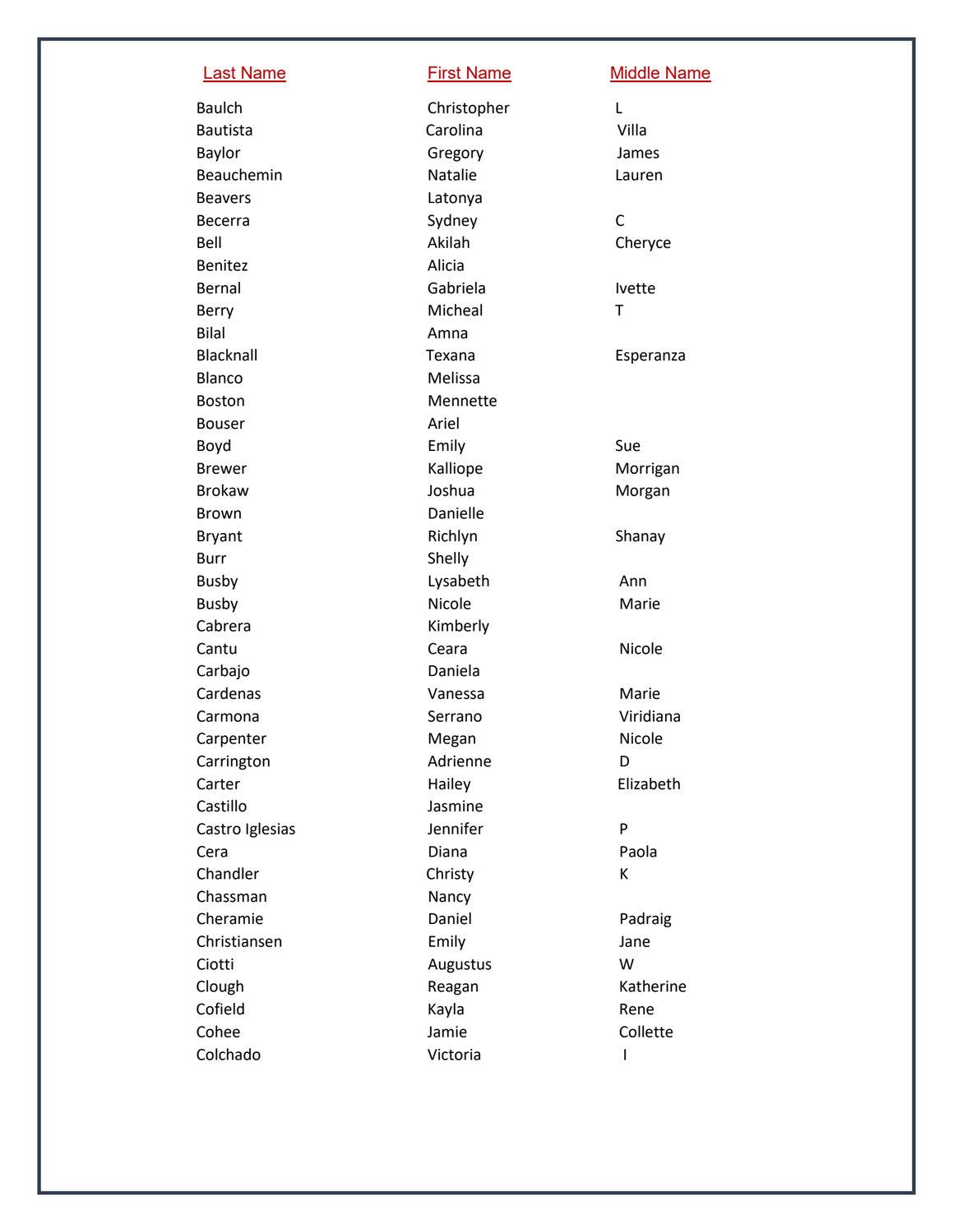Cordova Erick **Dang** Daniel Chrystel Day **Bunni** Dehoyos Selena Downey **Shamika** Duenez Jaclyn Dyess Jennifer Elghote Sarah Enriquez Darian Erakovic lvana Falcon Lauren Figaro **Brandon** Flores Victoria Francis Kizzy

Compean Lilia Lilia Maria Corpus Christi Christi Nichole Corrieo **Maria** Maria eta Elena Cox **Jamark** Mac Mac-Neal Cristobal Jaqueline Gomez Cruz **Anita** Anita Angela Curry **Curry Extelle** Sarah-Katharyne **Estelle** Kristina R De La Rosa **Alyssa** Alyssa **Amber** Delcid **National Community Cristian** Puris Cristian Dickerson Stacey Stacey Reneil Dixon Nile E Doll Jaida Elisabeth Dominguez Jorge De Jesus Y Eaton **Boyd** Joshua Boyd El Saad Samar Samar Kassem Elhaj **Amanda** Sabrine Ellenberger Eric John N Enriquez Julio Julio Cesar Estrada **Angelica** Angelica Marie A G Firchau Elizabeth Joy Flores Heidi Marilynn Flores Jessica Desiree Flores Maria Maria Del Carmen Flynn **Kaitlynn** Kaitlynn Autumn Folger **Haleigh** Haleigh Grace Foster **Rolando Elias** Fraps **Helen** Helen Ethel Fullbright **Felicia** Felicia Antoinette

## Last Name **First Name** Middle Name

M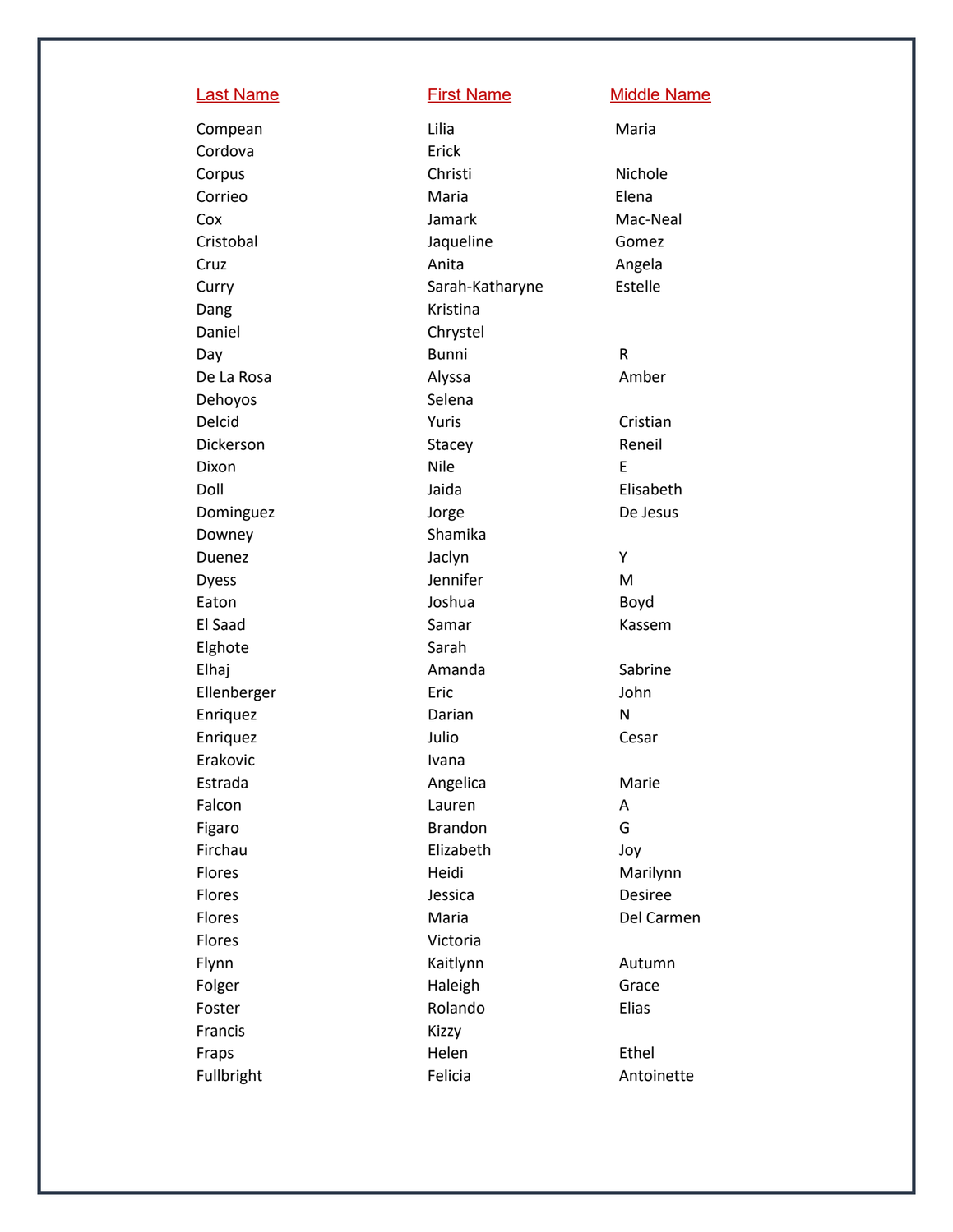| <b>Last Name</b>      | <b>First Name</b> | <b>Middle Name</b> |
|-----------------------|-------------------|--------------------|
| Gago                  | Tatyana           | Alessandra         |
| Galaviz-Beddingfield  | Jassane           | Alexandria         |
| Galindo               | Eleana            | J                  |
| Galvez                | Angela            | P                  |
| Gannaway              | Emily             |                    |
| Garcia Canastuj       | Melissa           | E                  |
| Garcia Lopez          | Evelyn            | Yunery             |
| Garcia-Bravo          | Elda              | A                  |
| Garcia                | Abigail           |                    |
| Garcia                | Freddy            | Alejandro          |
| Garcia                | Jazmin            |                    |
| Garcia                | Judith            |                    |
| Garcia                | Lilia             |                    |
| Garcia                | Mariey            | D                  |
| Garza                 | Monica            | $\vee$             |
| Garza                 | Stephen           | P                  |
| Gause                 | lan               | Christopher        |
| Geiser                | Nicole            | Renee              |
| Georges               | Tiffany           | Irene              |
| Gill                  | Rogerick          |                    |
| Gilmore               | <b>Bradley</b>    | James              |
| Gomez                 | Christina         |                    |
| Gonzales              | Rubia             | К                  |
| Gonzalez              | Dante             | L                  |
| Gonzalez              | David             |                    |
| Gonzalez              | Elizabeth         |                    |
| Gonzalez              | Florisela         |                    |
| Gonzalez              | Victoria          | Renee              |
| Grayson               | Ke'Aeria          |                    |
| Green                 | Yolanda           | Denise             |
| <b>Greenleaf Keys</b> | Kendria           | Lynette            |
| Greiner               | Carlin            | R                  |
| Griffin               | Ashton            | Hana               |
| Grimaldo              | Alfred            |                    |
| Guajardo              | Carlos            |                    |
| Guerrero              | Veronica          |                    |
| Guico                 | Katrina           |                    |
| Gutierrez-Trevino     | Jennifer          | Ashley             |
| Gutierrez             | Elydiana          |                    |
| Gutierrez             | Jasmine           | Adelina            |
| Gutierrez             | Patricia          | Jo                 |
| Hardy                 | Chad              | O                  |
| Harrison              | Teakah            | D'Nae              |
| Harton                | Danielle          | L                  |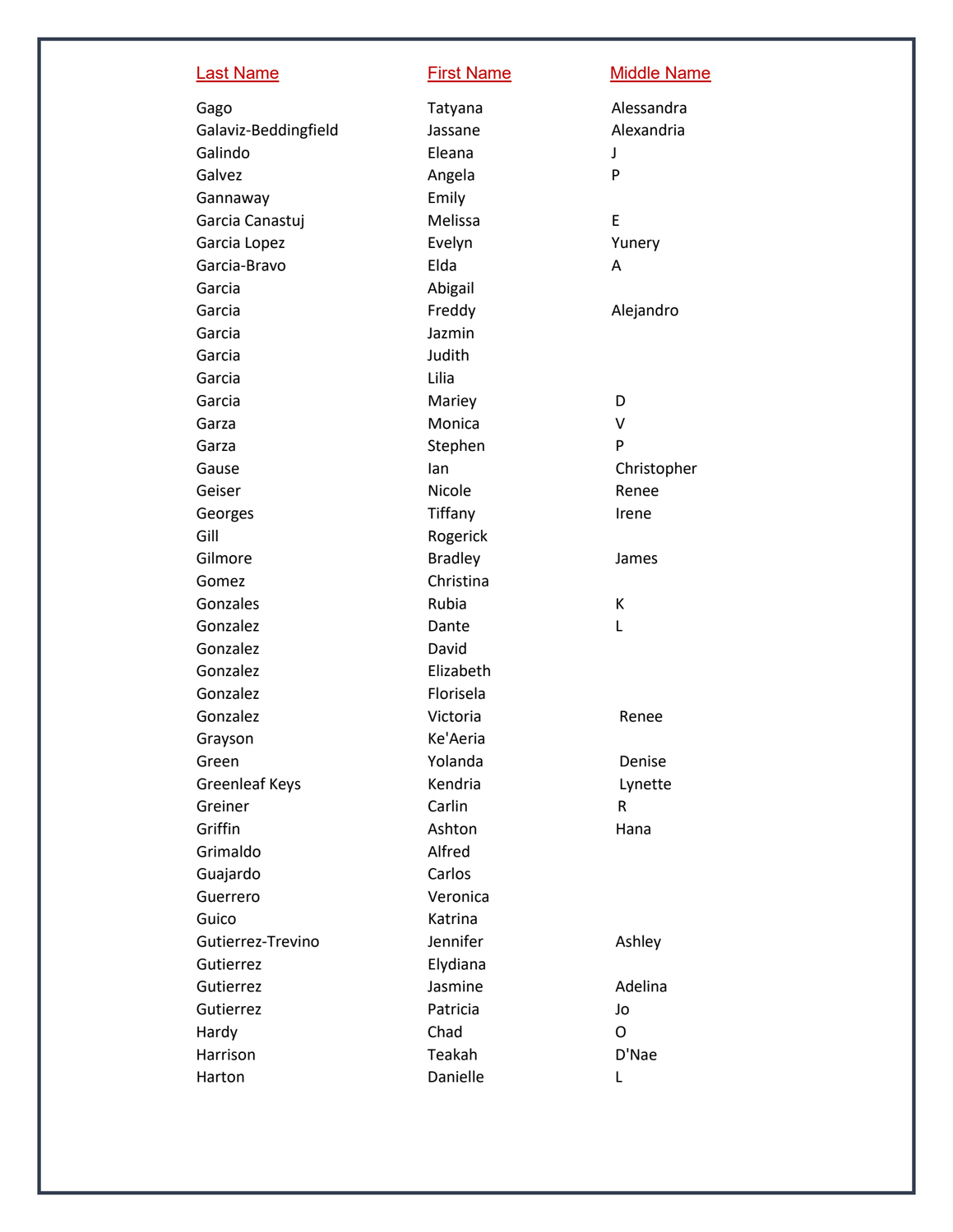Haugen Tyler Henriquez Ricardo Hernandez **Angy** Hernandez Elizabeth Hernandez Salvador Hernandez Yesenia Herrera Viridiana Hong Pu Hurtado Ricardo Huynh Jennifer Hwang Yiran Hyde Tiffany Ibarra Esmeralda Ibrahim Elaina Irsan Nile Iturriaga **Isabel** Johnson-Black Johnson Clark Jones Rebecca Kinnard Koremblum Bernardo Lacy Jonathan Lahlali Nora Lai Tiffany Lara Melissa

Last Name **First Name Middle Name** 

Carl Henriquez **Karen** Karen Mariela Hernandez **Arlette** Carolina Hernandez Dania Grace Hernandez Eva Eva Soledad Hester **Annual Annual Annual Annual Annual Annual Annual Annual Annual Annual Annual Annual Annual Annual Annu** Hrachovy Taylor Taylor Brooke Huang Jenny Xiao Ying Huesca **Alexia** Alexia **Alexia** Khiabet Hurst **Hurst** Janell Janelra **Janell** H Ibarra **Emily** Emily Rae Ibarra **International Stephanie** Charles Lucero I Jackson Jessica Lorane Jimenez Gabrielle Rebecca Jalynn T Johnson Nyree Monique Johnson Shatavia Shatavia Lameshia Johnson Victor Charles Jones **Angelina** Marie M Jordan **Rhea** Rhea J Kabbani **Mariam** Mariam Elaine Kazi **Kazi Tareen** Tareen Mahan Dionne A Kirts **Sade Communist Communist Communist Communist Communist Communist Communist Communist Communist Communist Communist Communist Communist Communist Communist Communist Communist Communist Communist Communist Communist** Knight Cory Cory Markies E Lara **Immuno Sensiter** Jennifer Antonella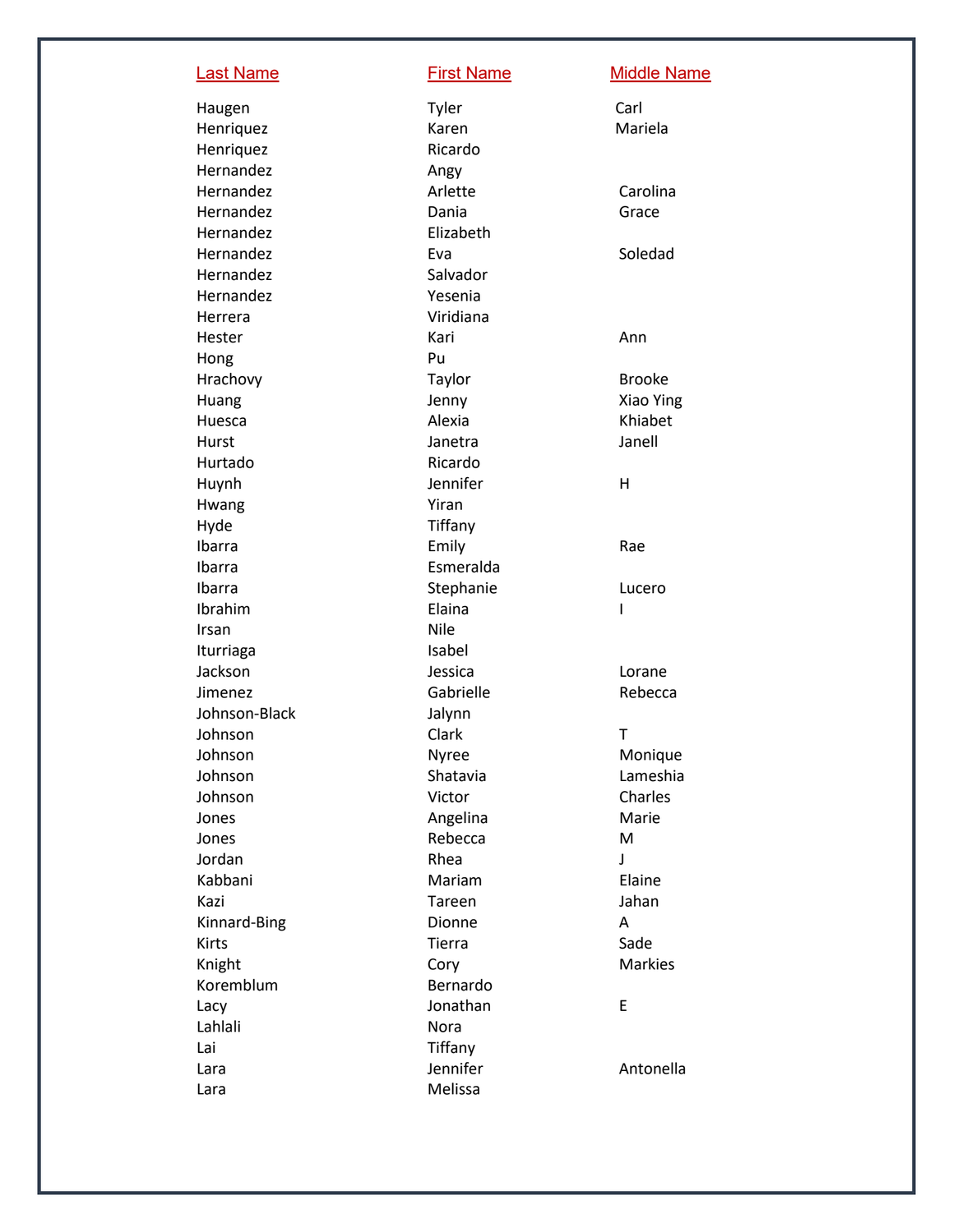| <b>Last Name</b> | <b>First Name</b> | <b>Middle Name</b> |
|------------------|-------------------|--------------------|
| Larson           | Lindsay           | M                  |
| Le               | Tuongvy           | T                  |
| Leauvano         | Gisselle          | E                  |
| Lehnert          | Madelyne          | Luisa              |
| Leija            | Dana              | Keidaly            |
| Lightfoot        | Tenika            | Nicole             |
| Lnu              | Sumbul            | Asif               |
| Lollis           | Taalir            | Kamryn             |
| Loos             | Christina         | Marie              |
| Lopez            | Ariel             |                    |
| Lopez            | Marcela           | Marie              |
| Lopez            | Marycarmen        |                    |
| Lopez            | Selena            |                    |
| Luna             | Richard           |                    |
| Lundblad         | Amy               | Lee                |
| <b>Macias</b>    | Francisca         |                    |
| Mack             | Montrice          | Michelle           |
| Madrigal         | Amanda            |                    |
| Manlangit        | Marissa           | G                  |
| Mansaray         | Abraham           | Soree              |
| Marante          | Kristine          | Deanne             |
| Martinez         | Nicole            | Sara               |
| Martinez         | Sebastian         |                    |
| Mata             | Jesica            |                    |
| Mathew           | Joshua            | Abraham            |
| Mayweather       | Janee             | R                  |
| Mccorkle         | Marceli           | Ann                |
| Mccullough       | Kwan              | Α                  |
| Mcfarland        | Grant             | A                  |
| Meadows          | Claudia           | Maria              |
| Medina           | Jessica           |                    |
| Meisner          | Abra              | Kaylee             |
| Mejia            | Iris              | Υ                  |
| Melendez         | Juana             |                    |
| Mendez           | Claudia           | Gabriela           |
| Mendoza          | <b>Bianca</b>     | Jessica            |
| Michael          | Lydia             | Gaim               |
| <b>Mims</b>      | Donneisha         | R                  |
| Minton           | Ashley            | Lashawn            |
| Miranda          | Erica             | Mercedes           |
| Mitchell         | Ericka            | Mignon             |
| Moctezuma Flores | Paola             | A                  |
| Moncada          | Kassandra         | E                  |
| Montemayor       | Erick             | J                  |
| Monterroso       | Fernando          | Absalon            |
| Montes           | Adriana           | Yazmin             |
| Moore            | Heather           | Marie              |
| Morais De Brito  | Essenya           | Moesha             |
| Moreno           | Jordan            |                    |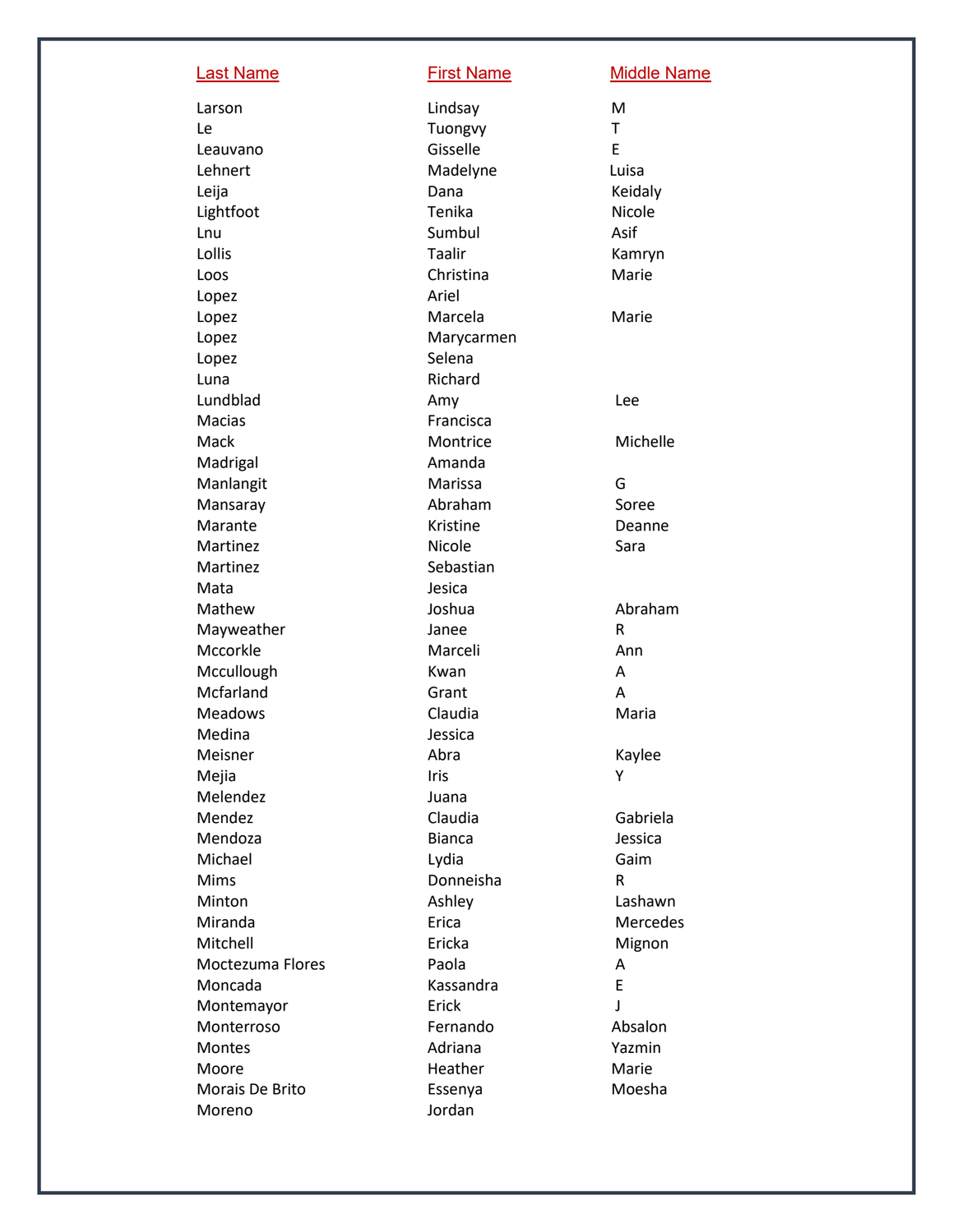Musoni Emmy Nava **Eduardo** Negussie Nolawi Nguyen Michelle Nicholson Jordan Nino Argenis Oravetz **Alexandra** Orechoneg Kaitlyn Orellana Yackelin Ortega Nallely Osawemen Idowu Oshinuga **Adebayo** Adebayo Patel Rifaa Pena Aurora Pena Tiffany Peralta Carlos Perez Daniela Perez Marily Peruski Morgan Pham Christopher Pineda Adriana Plata Victoria Polina Quevedo Rachel

Morillon Alondra Alondra Julissa Motley **Danielle** Nichole Muckelroy Consuela Deshawn Munoz Tapia **Ivan** Adolfo **Ivan** Norris **Norris Kimberly Lesa** Ochoa Joe Michael Oliver Contract Communications of Sophie Communications Emma Scott Olvera **Robert** Robert Assembly a University of the University of the University of the University of the University of the University of the University of the University of the University of the University of the Universi Ordonez **Olga** Elvira Orellana Walter Salvador Orozco **Leonard** David Orozco Yohana Elisabeth Otero -Villafane Jesly Owens **Communist Communist Communist Communist Communist Communist Communist Communist Communist Communist Communist Communist Communist Communist Communist Communist Communist Communist Communist Communist Communist Commu** Palacios Rebekah Ann Parrott **Kristi** Pena **Eleshia** Eleshia Marie Pena Pablo Pablo Perez **Gladys** Gladys **Areli** Perez **Maria** Maria **Angelica** Perez Melanie Melanie Andrea Perez Rosmery De La Caridad Pittard Kathryn Elizabeth Maria Portillo Catherin Abigail Portillo **Emilio** Emilio Benjamin

## Last Name **First Name Middle Name**

## A

T B A V M L O J O Q M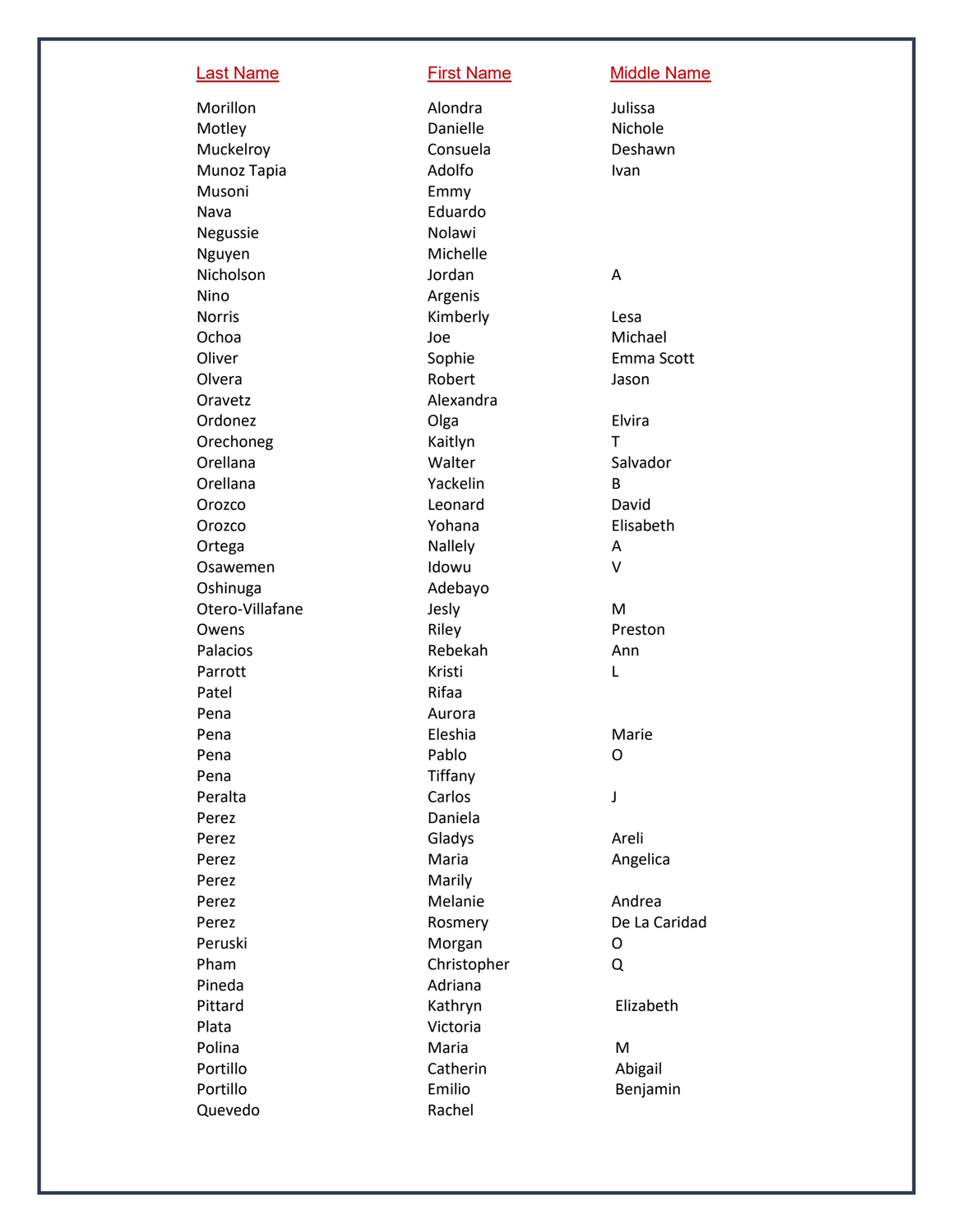Rahman Muhibur Ramon Tiffany Razmdideh Parmida Reyes Claudia Richards **Kamaan** Rincon Yessenia Rizvi Kaneez Roberts Danielle Robin Lizette Rodriguez **Andrea** Rojas Noemi Rosales Rosario Caryn Salazar Christopher Saldivar Luis Saldivar Xavier Sam Ebony Sanchez Ayala **Diana** Sanchez **Brian** Sanchez Heidi Sanchez Mayra

Last Name **First Name** Middle Name

Ramirez Reyes **Alicia** Alicia **Marcela** Ramirez Gloria Gloria Alexander Ramirez **Roxana** Roxana and Deannette Ramirez Sarah Sarah Alexandra Ramsey **Taylor** Taylor Michelle Ray **Anna** Margaret Reed **Alex** Alex **Mondane** Reichert **Rachel Nicole** Reyes and the Contract Diego Diego and the Diego and the Contract of the Diego and the Contract of the Contract o E Reyna and a controller and a controller and a controller and a controller and a controller and a controller an R Rivera **Grace** Grace **Munoz** H Rodriguez **Angela** Angela **Zoie** Rodriguez Hannah Nichole Rodriguez **Laura** Laura Maribel Rodriguez **Litzy** Litzy **Yamile** Rogers **Milliam Alan** Rojas Acosta **Maria** Maria **Guadalupe** Romero Luis Luis Wilfredo Daniela Rubio Rivera **Fany** Fany **Elizabeth** Ruddock Sydney Sydney Marie Ruiz Christian Sylvia Christian Museum Museum Museum Museum Museum Museum Museum Museum Museum Museum Museum M Ryan **Eva** Eva **Drewzette** Sackett Christopher Dean R A A L A A Sanchez **Kevin** Kevin Wayne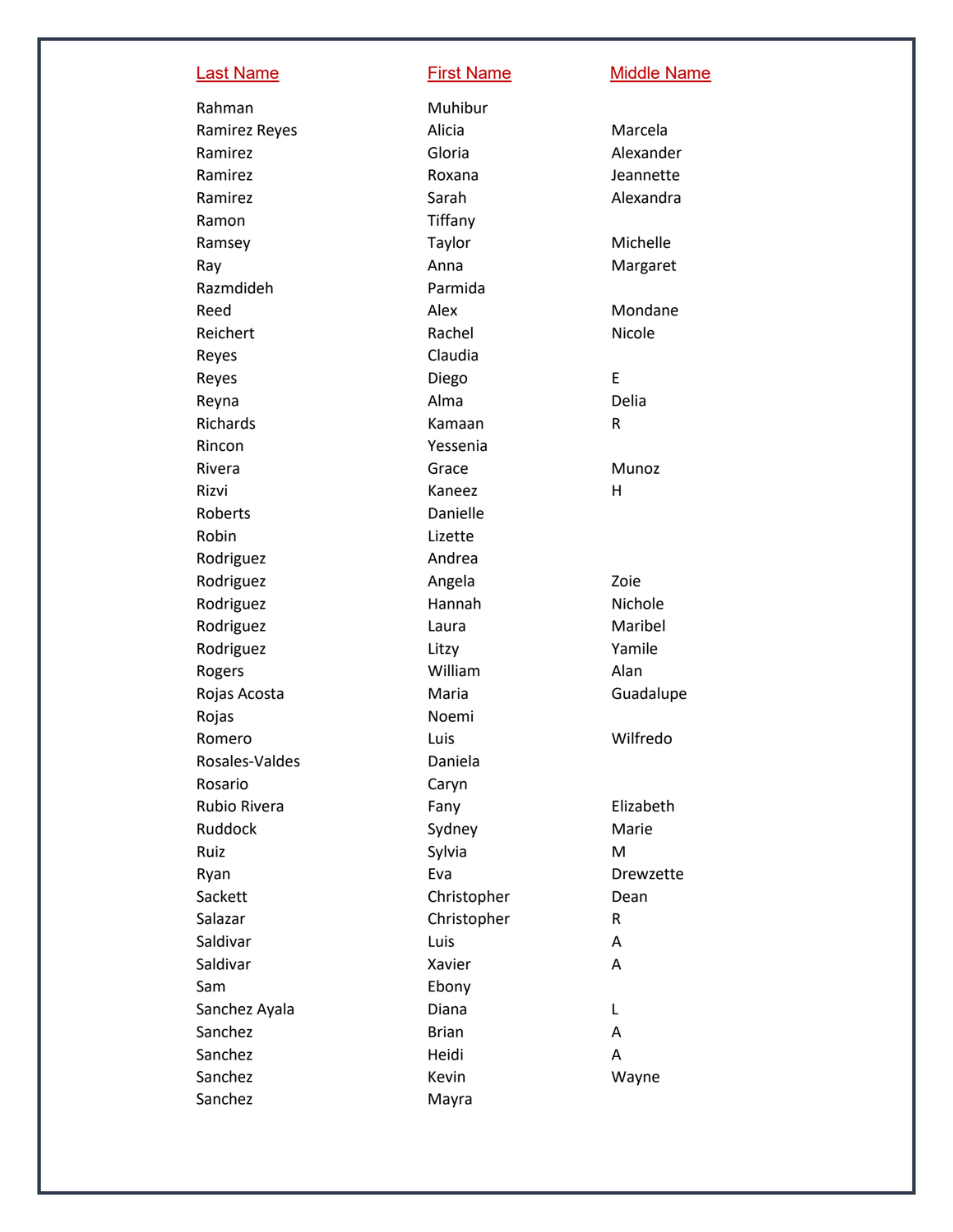Sanchez Miguel Santiago Magda Serna Marbella Shayer Amani Singleton Zuri Sosa Elizabeth Stewart **Deeshown** Stringfellow Kiaa Subias Kimberly Sulaimon Mariam Taylor **Danielle** Tellez Elisabet Thornton Justin Trujillo Lizeth Tuaone Leuteifuiono Tutu Felicity Ukah **Amarachi** Umanzor Yovany Uroza Gregoria

Last Name **First Name** Middle Name

Sandoval **Eduardo** Miguel Sandoval Evelyn Evelyn Mirella Sands **Donihue** Earl J Segovia **Breanna** Lea Sepulveda Mirvald Ocanas Serrano **Natalie** Bianca Sheppard Ashley Ashley Rose Sifuentes Edwin Edwin Giovanni Smith Heather Ashley Smith **Kayla** Kayla Marie Soni Ninja Devangkumar Stuart **According to Stuart** Jordan Marrison M Taquino Alister Colby Taylor **Taylor** Cloyd Wayne Sebastian Telemacque Roselyn Shevon M Thibodeau **Thomas** Dylan Tijerina Christian Christian Troy Tisnabudi Cami Cami Michelle Torres Herrera **Sindia** Sindia Dania Torres **Internal Incelyne Ivoney** Toussaint **Keith** Keith Charles Tran Michael Ngo Trevino **Melissa** Melissa Sophia Turcios Emily Juliana A C Usmani **Aansa** Aansa Nadia Valdez **Karen** Karen Manessa